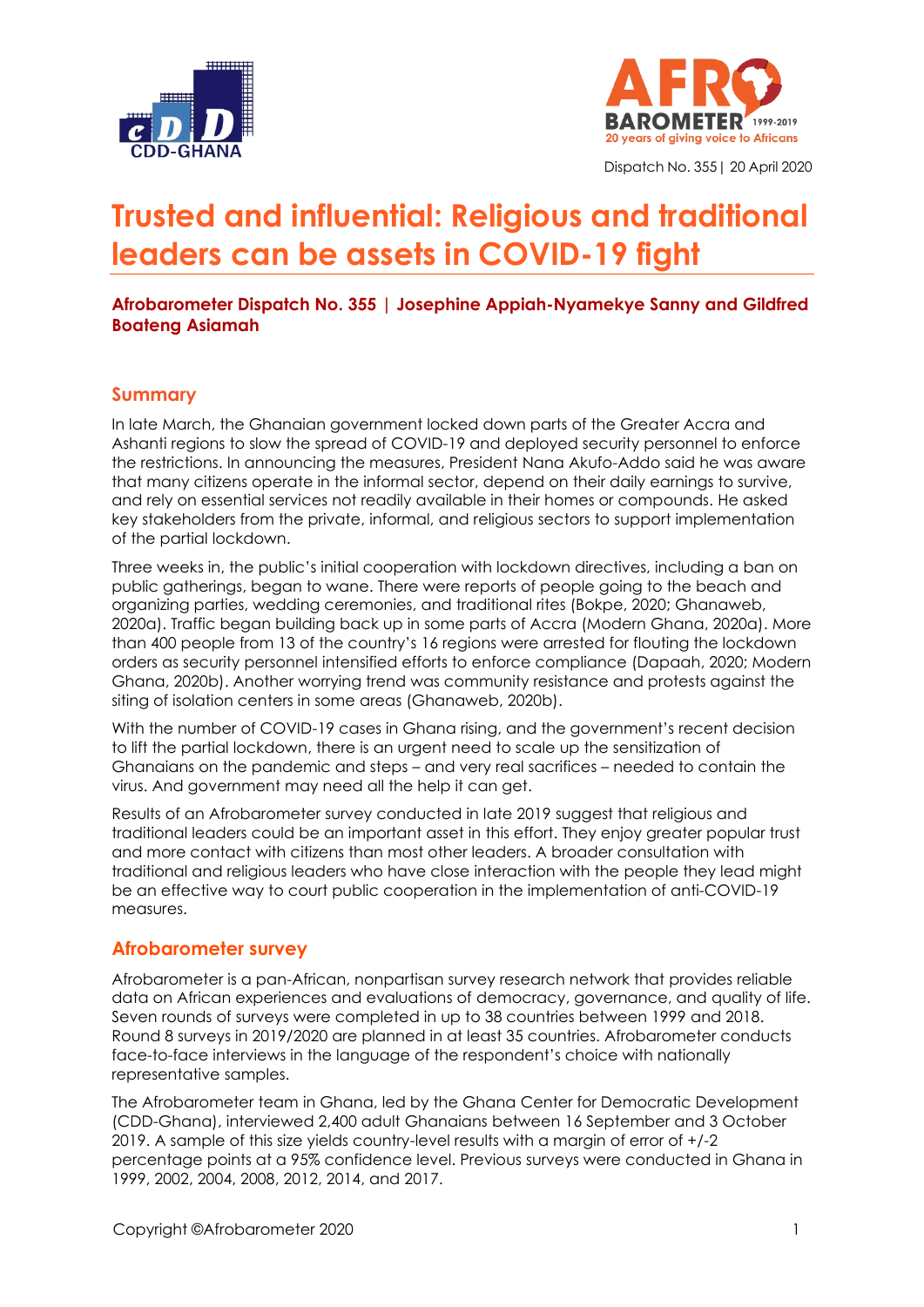

# **Key findings**

- Religious and traditional leaders are among the most trusted officials in Ghana, trusted "somewhat" or "a lot" by 64% and 55% of Ghanaians, respectively. They enjoy greater popular trust than parliamentarians (41%), assembly men and women (41%), and metropolitan, municipal, and district chief executives (38%).
- Trust in religious and traditional leaders is high in most key socio-demographic groups. But rural, less uneducated, older, and relatively poor citizens tend to trust them more than their urban, younger, highly educated, and relatively well-off counterparts.
- Ghanaians are more likely to contact religious and traditional leaders than most other officials to discuss important problems. Four in 10 respondents (40%) said in 2017 that they had contacted a religious leader at least once during the past year. One in four (26%) report having contacted a traditional leader in the year preceding the 2019 survey, compared to 20% for political party officials and 15% for parliamentarians.
- More than two-thirds (69%) of Ghanaians believe traditional leaders have "a lot" or "some" influence in the governance of their local communities. Recognition of traditional leaders' influence is widespread among key socio-demographic groups, including urban, young, and economically well-off respondents.

## **Trust in religious and traditional leaders**

In the Afrobarometer survey in late 2019, respondents were presented with a list of formal and informal leaders and asked, "H*ow much do you trust each of the following?*" Responses show that religious and traditional leaders are among the most trusted leaders in Ghana. Almost two-thirds (64%) of citizens say they trust religious leaders "a lot" or "somewhat," second only to the army. Traditional leaders ranked fourth, just behind the president, with 55% of citizens saying they trust them "a lot" or "somewhat." These two outrank other key public leaders, including members of Parliament (41%), assembly men and women (41%), and metropolitan, municipal, or district chief executives (MMDCEs) (38%) (Figure 1).



## **Figure 1: Trust in leaders** | Ghana | 2019

*Respondents were asked: How much do you trust each of the following, or haven't you heard enough about them to say? (% who say "a lot," or "somewhat")*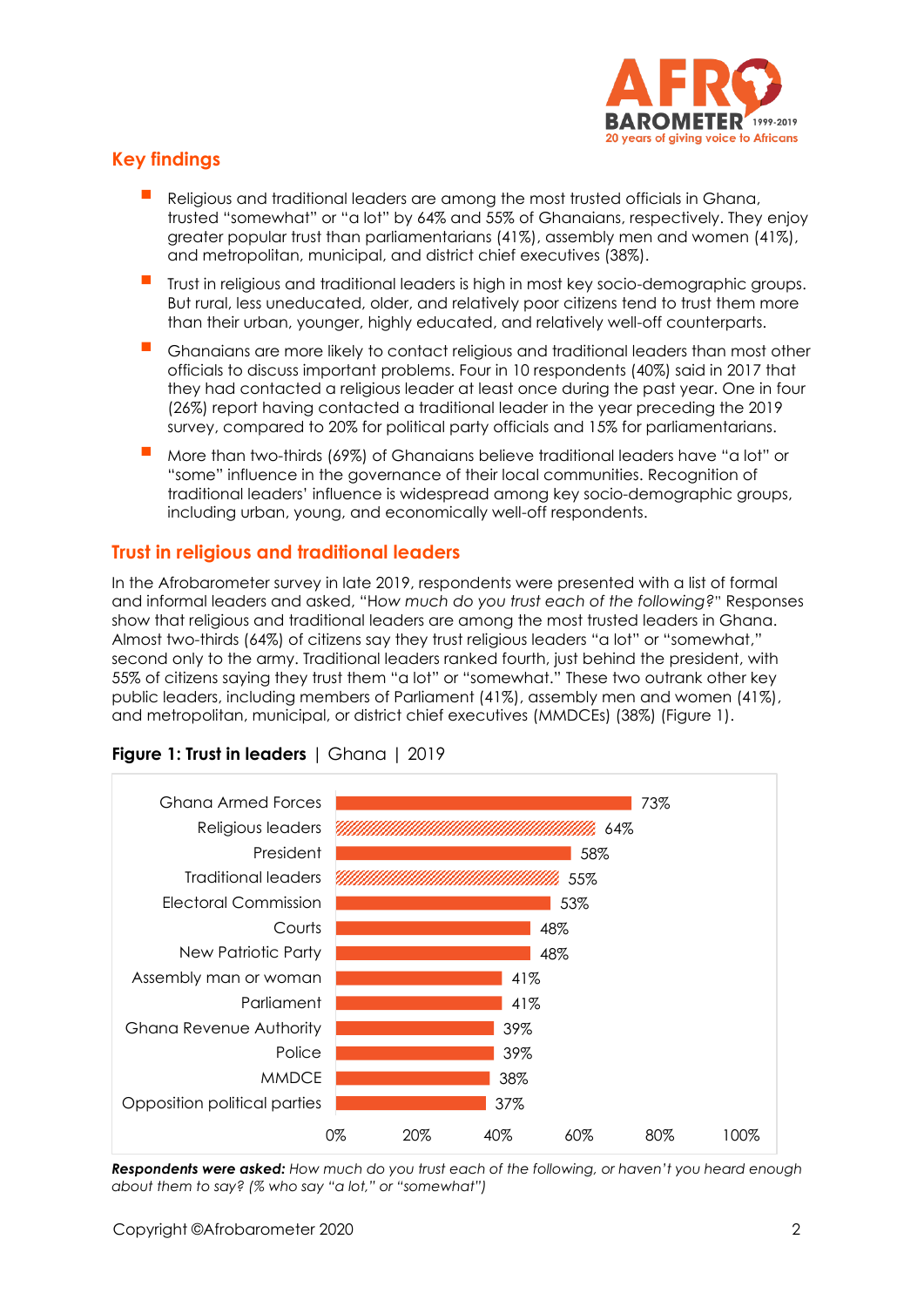

Compared to 2014, the level of popular trust in religious leaders is about the same (after briefly peaking at 69% in 2017), while that in traditional leaders has increased by 5 percentage points (Figure 2).



**Figure 2: Trust in religious and traditional leaders** | Ghana | 2014-2019

*Respondents were asked: How much do you trust each of the following, or haven't you heard enough about them to say? (% who say "a lot" or "somewhat")*

Trust in religious leaders is widespread across key socio-demographic groups, but it is more common among rural than urban residents (69% vs. 59%). It is also higher among older citizens (73% of those aged 56 years and above) than among young adults (61% of those aged 18-35 years) (Figure 3).

Citizens with no formal education are 18 percentage points more likely than those with postsecondary education (72% vs. 54%) to trust religious leaders, while trust is slightly higher among those with high lived poverty<sup>1</sup> (69%) than among economically better-off respondents (63%-64%).

Trust in traditional leaders is also high in most key socio-demographic groups, but there are wider gaps according to rural-urban residency (64% vs. 46%), level of education (68% among those with no formal education vs. 47% among those with post-secondary education), experience with poverty (65% among citizens with high lived poverty vs. 54% among those with no lived poverty) (Figure 4).

<sup>&</sup>lt;sup>1</sup> Afrobarometer's Lived Poverty Index (LPI) measures respondents' levels of material deprivation by asking how often they or their families went without basic necessities (enough food, enough water, medical care, enough cooking fuel, and a cash income) during the preceding year. For more on lived poverty, see Mattes, Dulani, & Gyimah-Boadi (2016).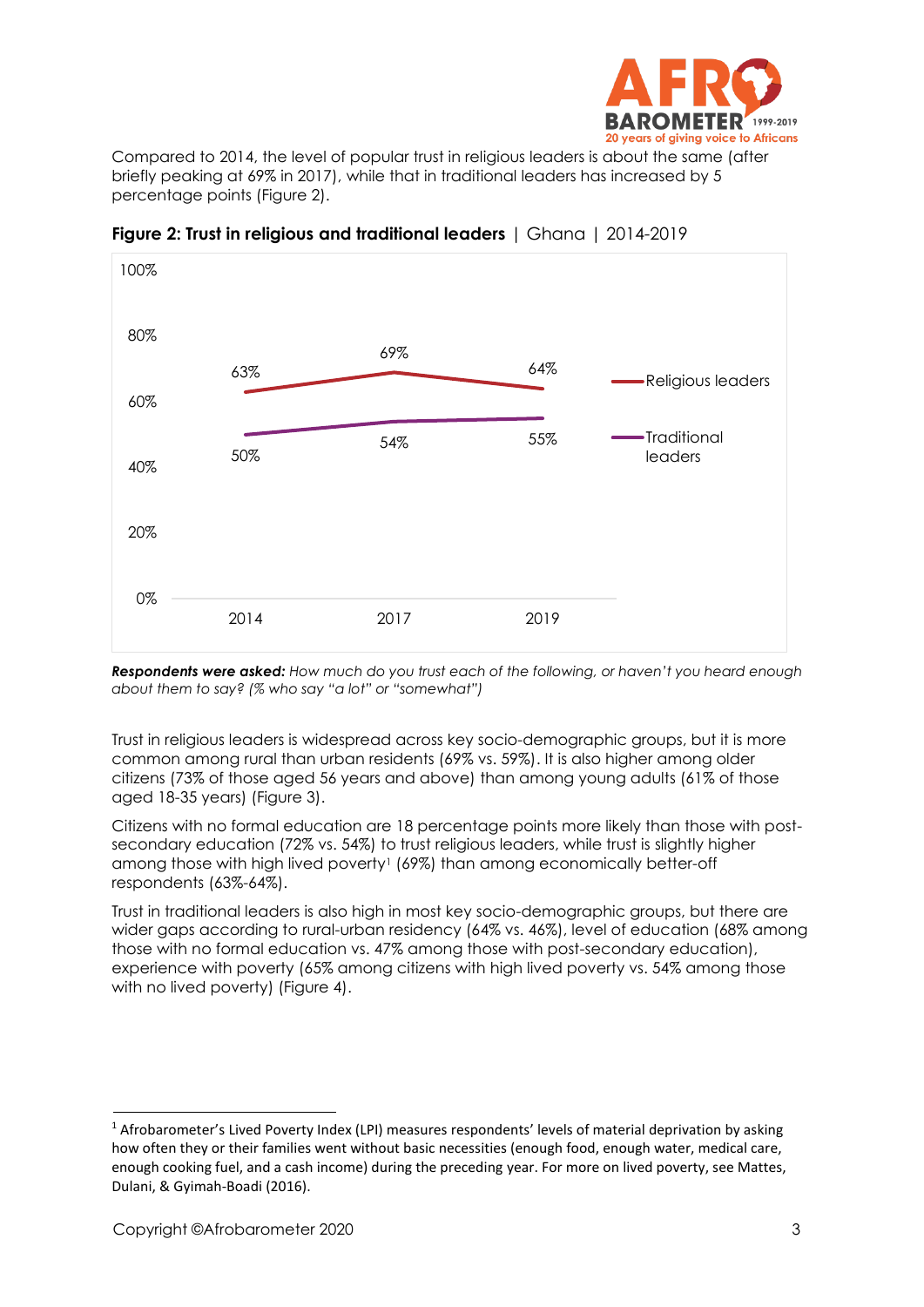





*Respondents were asked: How much do you trust each of the following, or haven't you heard enough about them to say: Religious leaders? (% who say "a lot" or "somewhat")*



**Figure 4: Trust in traditional leaders** | by socio-demographic group | Ghana | 2019

*Respondents were asked: How much do you trust each of the following, or haven't you heard enough about them to say: Traditional leaders? (% who say "a lot" or "somewhat")*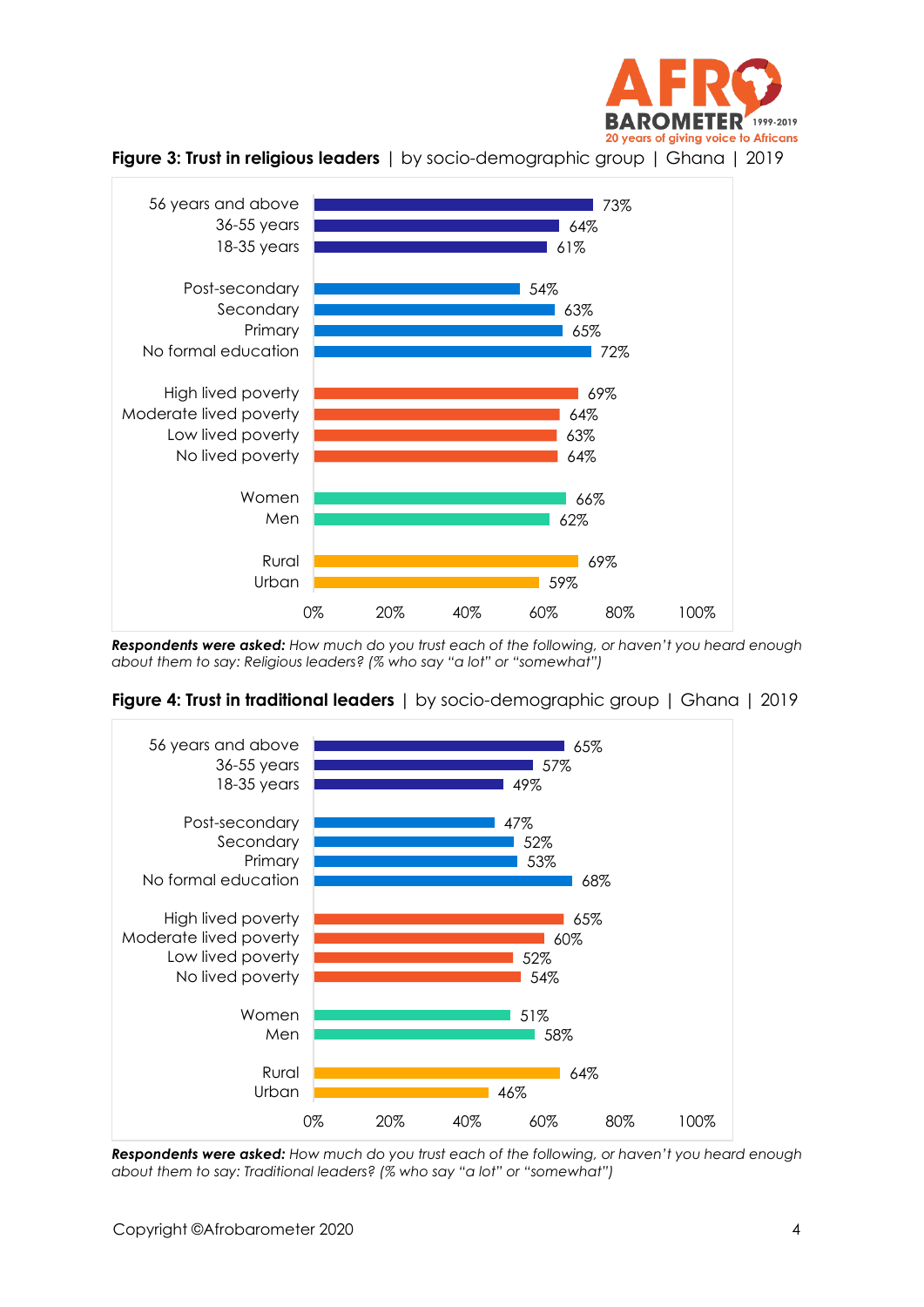

#### **Whom do Ghanaians contact about important problems?**

Afrobarometer asked respondents in late 2019 how often, during the past year, they had contacted certain formal and informal leaders about important problems. Traditional leaders were the second-most-contacted group of leaders: One in four respondents (26%) say they contacted them at least once during the previous year, second only to local government councillors (29%) (Figure 5).

When religious leaders were included in a similar question during the Round 7 survey conducted in September 2017, four in 10 respondents (40%) said they had contacted a religious leader at least once during the previous year, a higher rate of contact than for any other group.

In both survey rounds, fewer than a quarter of respondents said they contacted a political party official, their members of Parliament, or an official of a government agency about their problems.



#### **Figure 5: Whom do Ghanaians contact about important problems** | Ghana | 2017

*Respondents were asked: During the past year, how often have you contacted any of the following persons about some important problem or to give them your views? (% who said "only once," "a few times," or "often")*

Disaggregating the data on contact with religious leaders (from 2017) and traditional leaders (from 2019) shows that older citizens, rural residents, men, and people experiencing high lived poverty are more likely than younger citizens, urbanites, women, and economically better-off respondents to contact both religious and traditional leaders.

Citizens with high lived poverty are 20 percentage points more likely than those with no lived poverty to contact religious leaders (59% vs. 39%) and traditional leaders (38% vs. 18%). Men are twice as likely as women to contact traditional leaders about problems (34% vs. 17%) (Figure 6).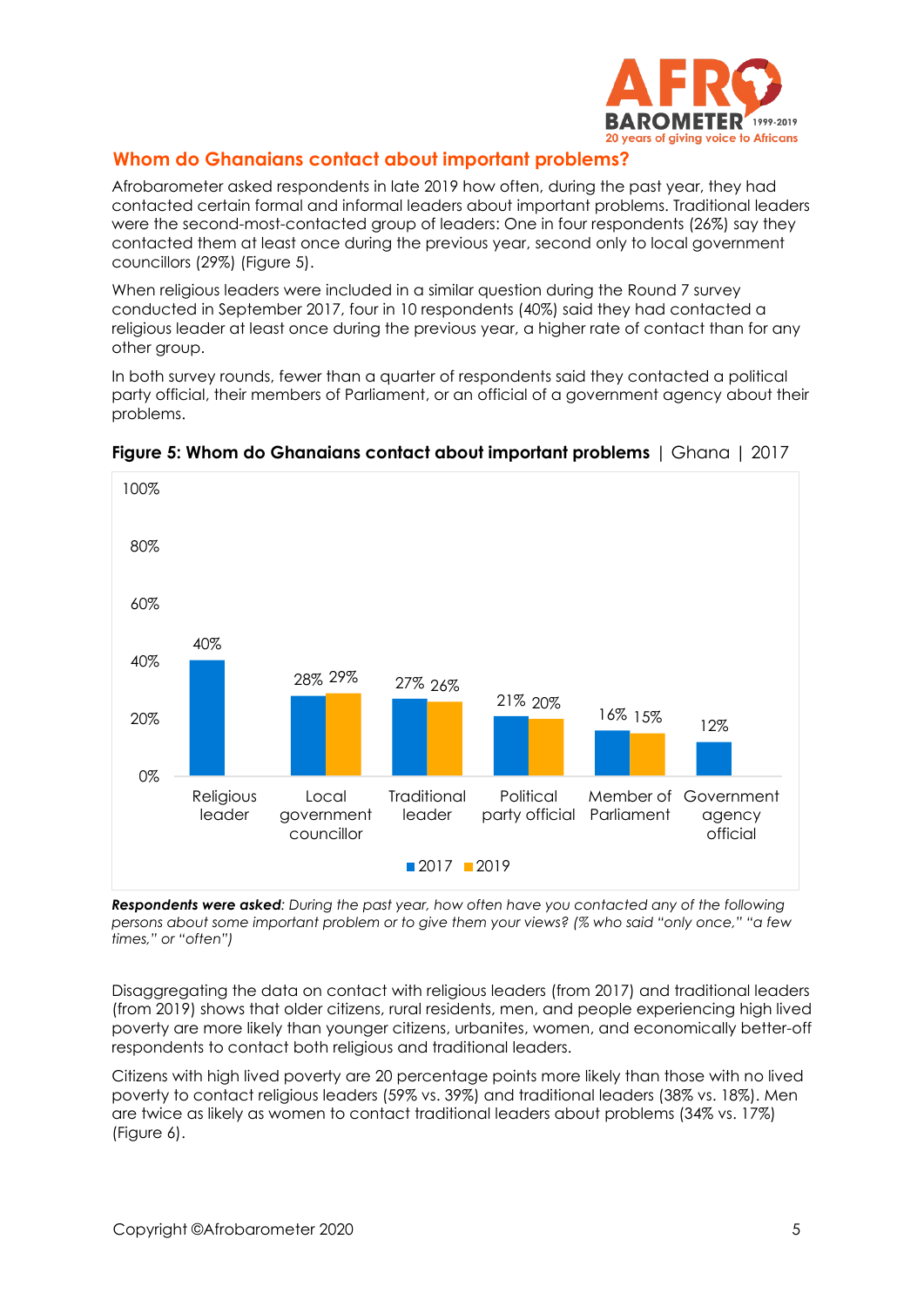

**Figure 6: Contact religious and traditional leaders about problems** | by socio-

demographic group | Ghana | 2017/2019



*Respondents were asked: During the past year, how often have you contacted any of the following persons about some important problem or to give them your views? (% "only once," "a few times," or "often"; percentages on contact with religious leaders are from the 2017 survey, while those on contact with traditional leaders are from the 2019 survey.)*

#### **Influence of traditional leaders**

The influence of traditional leaders is recognized by a large majority of Ghanaians. About seven in 10 (69%) say traditional leaders have "a lot" or "some" influence in the governing of local communities. Only a quarter (26%) think they have just "a small amount" or no influence at all (Figure 7). Recognition of traditional leaders' influence is widespread among key sociodemographic groups, even in urban areas (67%) and among the youngest adults (67%), and is notably high among the economically best-off respondents (73%, vs. 63% among the poorest) (Figure 8).

Further, a majority of Ghanaians (58%) say traditional leaders mostly cooperate with elected leaders to get things done, including 33% who "agree very strongly" with this view (Figure 9). Only a quarter (27%) say traditional leaders are mostly in competition with elected leaders for resources, power, and influence.

Close to half (46%) of Ghanaians would like to see the influence of traditional leaders increase "somewhat" or "a lot," while only 15% say it should decrease (Figure 10).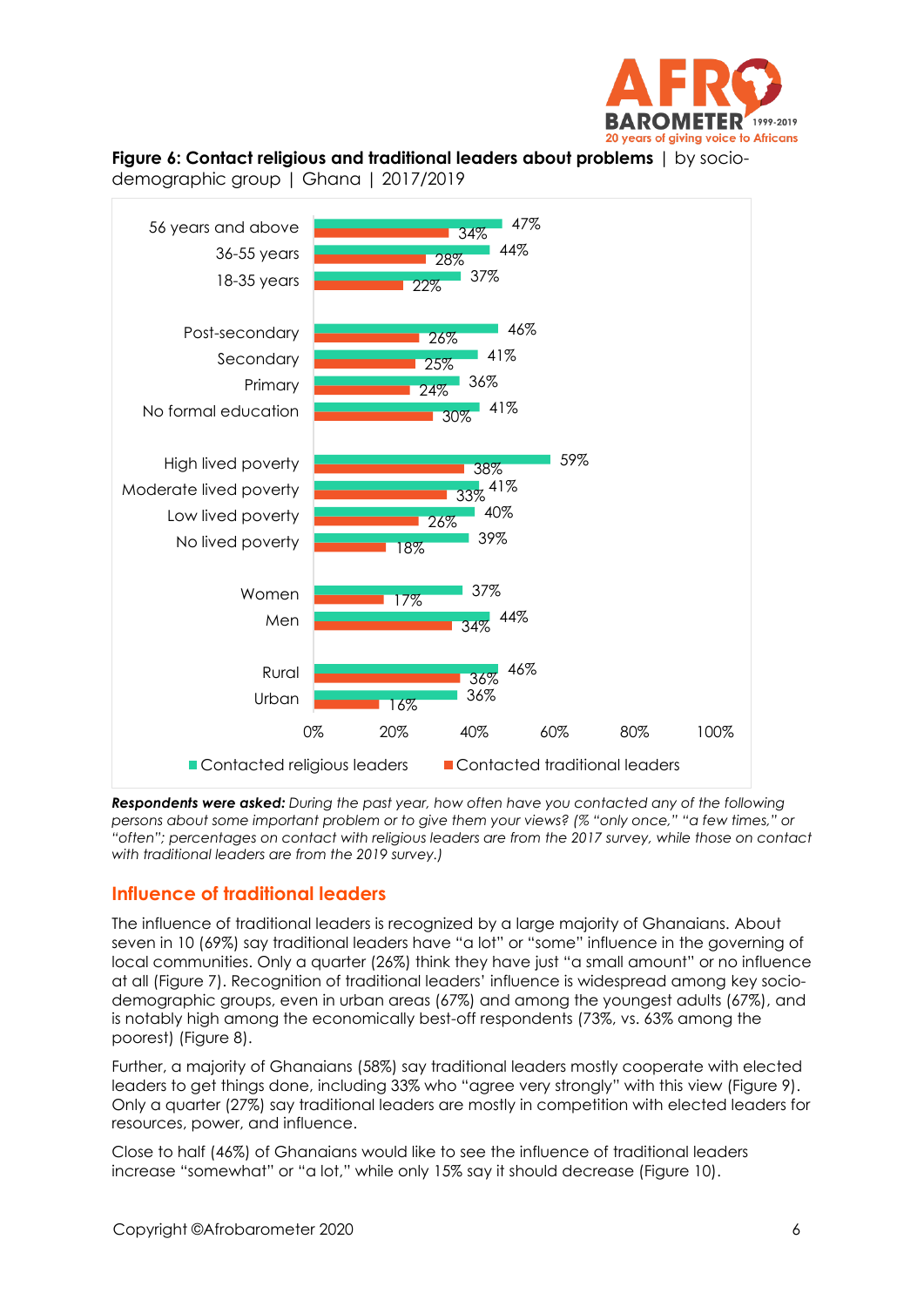





*Respondents were asked: How much influence do traditional leaders currently have in each of the following areas: Governing your local community?*

#### **Figure 8: Traditional leaders have some/a lot of influence** | by socio-demographic group | Ghana | 2019



*Respondents were asked: How much influence do traditional leaders currently have in each of the following areas: Governing your local community? (% who say "a lot" or "some")*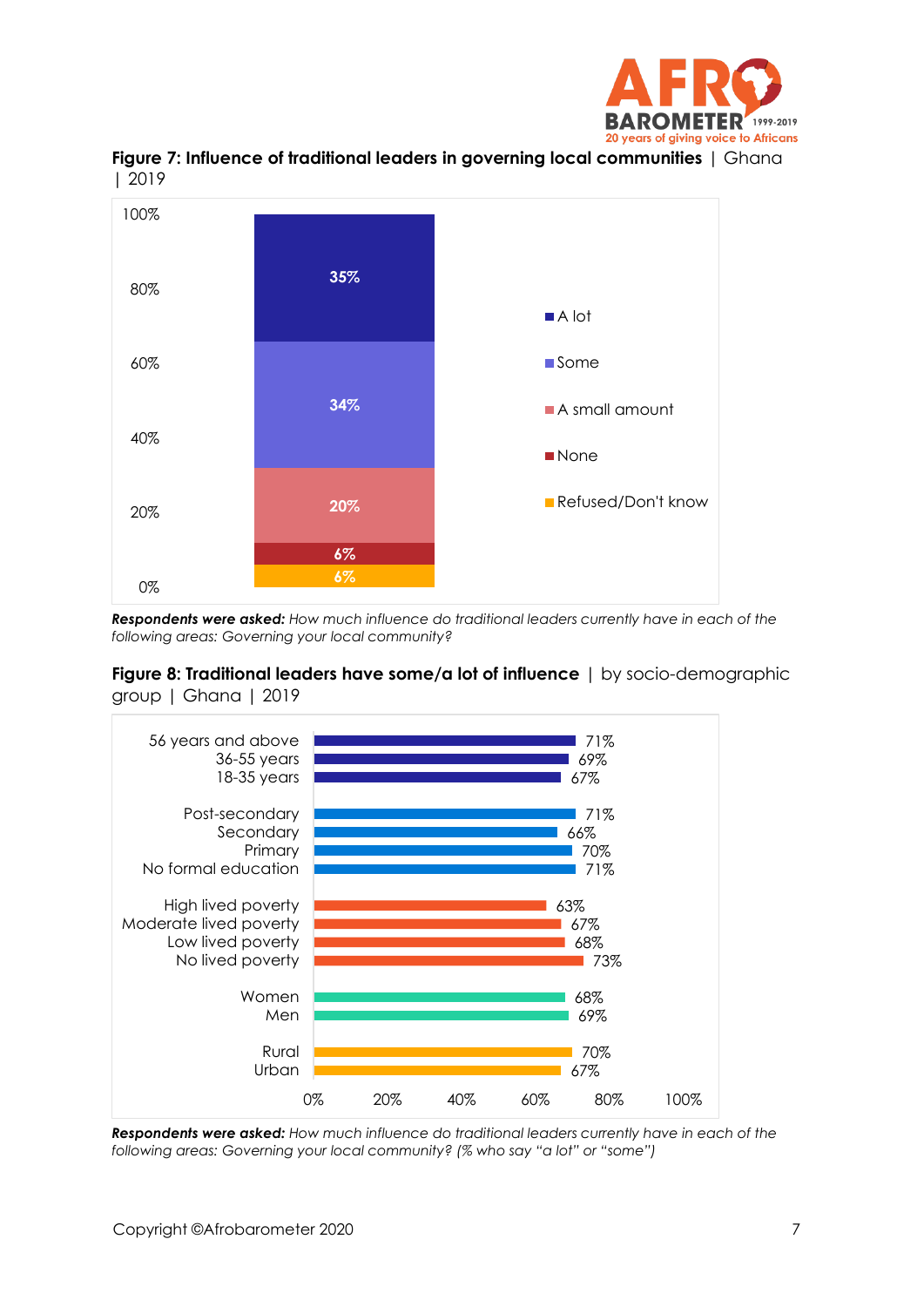

# **Figure 9: Do traditional leaders cooperate or compete with elected leaders?**

| Ghana | 2019



*Respondents were asked: Which of the following statements is closest to your view?* 





*Respondents were asked: Do you think that the amount of influence traditional leaders have in governing your local community should increase, stay the same, or decrease?.*

## **Conclusion**

The Afrobarometer survey conducted in late 2019 shows relatively high levels of popular trust in religious and traditional leaders. Trust is especially high among rural residents, the uneducated, and poor citizens – precisely the populations least likely to be well-informed about COVID-19 and the measures needed to contain it.

The government has eased restrictions on people's movements but maintains socialdistancing directives and the ban on public gatherings. There remains an urgent need for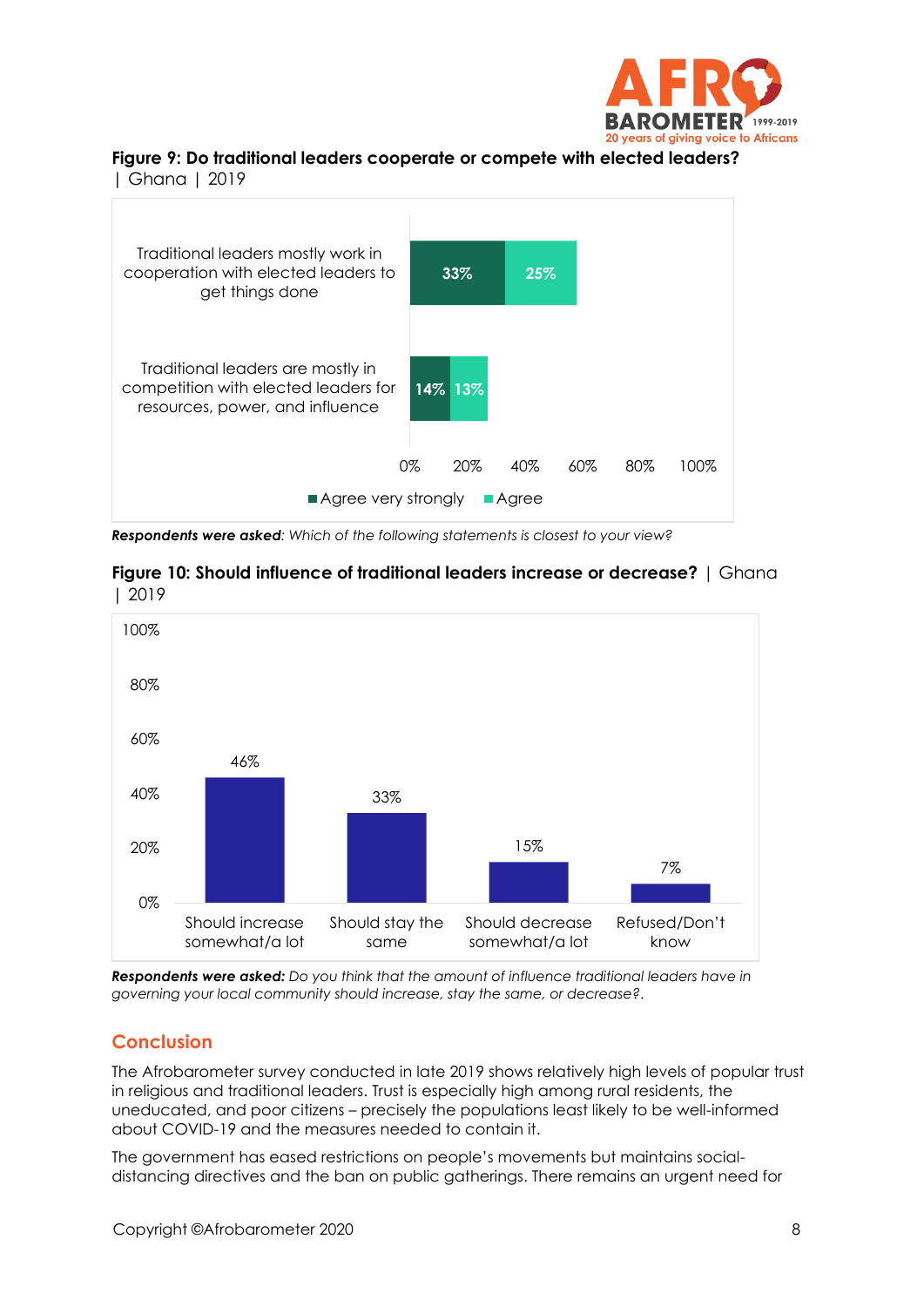

increased public sensitization to ensure that Ghanaians act responsibly to minimize the spread of the virus. An effective strategy might be to leverage the influence of trusted informal leaders as key resources in increasing public awareness and courting public cooperation. Broader consultations and active involvement of religious and traditional leaders, along with other local stakeholders, are likely to improve compliance with socialdistancing measures and produce community-based solutions at little or no political or financial cost to the government.

> Do your own analysis of Afrobarometer data – on any question, for any country and survey round. It's easy and free at www.afrobarometer.org/online-data-analysis.